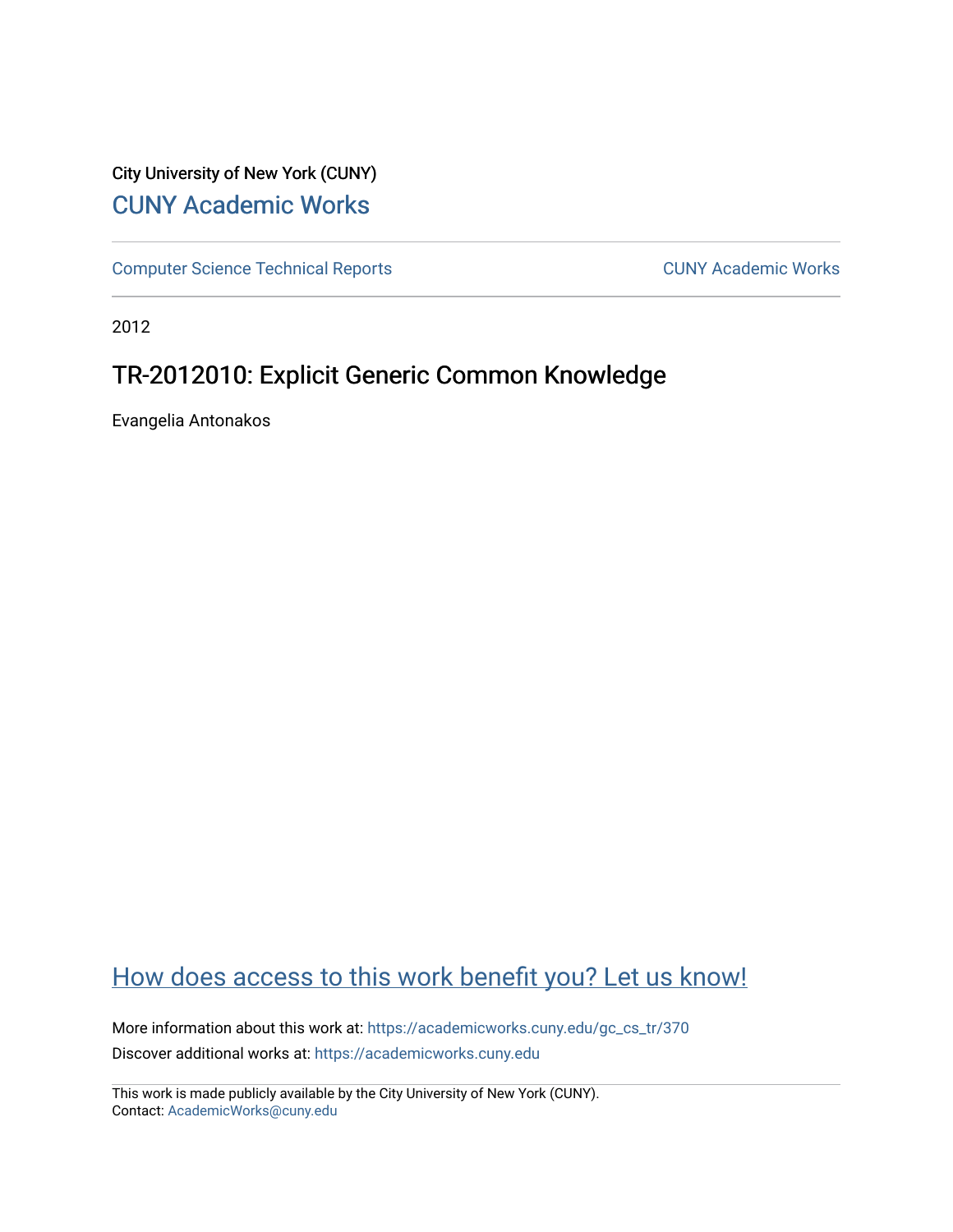# Explicit Generic Common Knowledge

Evangelia Antonakos Ph.D. Program in Mathematics, Graduate Center CUNY Eva@Antonakos.net

December 3, 2012

#### Abstract

The name Generic Common Knowledge (GCK) was suggested by Artemov to capture a state of a multi-agent epistemic system that yields iterated knowledge  $I(\varphi)$ : 'any agent knows that any agent knows that any agent knows... $\varphi$ ' for any number of iterations. The generic common knowledge of  $\varphi$ ,  $GCK(\varphi)$ , yields  $I(\varphi)$ ,

 $GCK(\varphi) \rightarrow I(\varphi)$ 

but is not necessarily logically equivalent to  $I(\varphi)$ . Modal logics with GCK were suggested by McCarthy and Artemov. It has been shown that in the usual epistemic scenarios, GCK can replace the conventional common knowledge. Artemov noticed that such epistemic actions as public announcements of atomic sentences, generally speaking, yield GCK rather than the conventional common knowledge. In this paper we introduce logics with explicit GCK and show that they realize corresponding modal systems, i.e., GCK, along with the individual knowledge modalities, can be always made explicit.

### 1 Introduction

Common knowledge C is perhaps the most studied form of shared knowledge. It is often cast as equivalent to iterated knowledge  $I$ , "everyone knows that everyone knows that..." [10, 13]. However there is an alternate view of common knowledge, generic common knowledge (GCK), which has advantages. The characteristic feature of GCK is that it implies, but not equivalent to, iterated knowledge I. Logics with this type of common knowledge have already been seen  $([8, 16, 17])$  but this new term "GCK" clarifies this distinction  $([4])$ . Generic Common Knowledge can be used in many situations where C has traditionally been used  $(2, 6, 4)$ and has a technical asset in that the cut rule can be eliminated.<sup>1</sup>

Moreover, Artemov pointed out in  $[4]$  that public announcements of atomic sentence – a prominent vehicle for attaining common knowledge – generally speaking, leads to GCK rather than to the conventional common knowledge. Artemov also argues in [6] that in the analysis

<sup>&</sup>lt;sup>1</sup>See details in [1] as to why the finitistic cut-elimination in traditional common knowledge systems may be seen as unsatisfactory.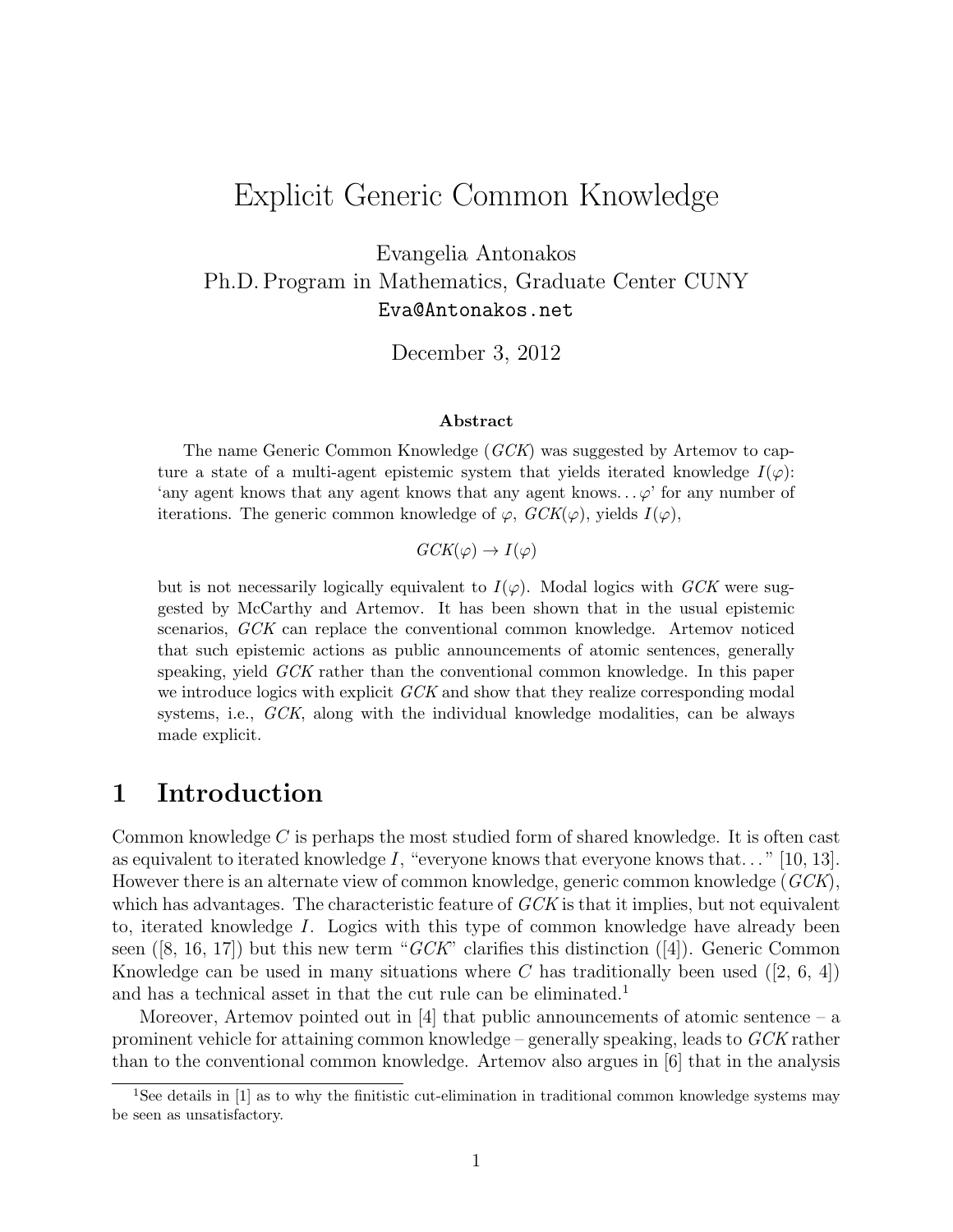of perfect information games in the belief revision setting, Aumann's "no irrationality in the system" condition is fairly represented by some kind of generic common knowledge rather than conventional common knowledge, and that this distinction lies in the heart of the well-known Aumann–Stalnaker controversy.

We assume that the aforementioned arguments provide sufficient motivation for mathematical logical studies of the generic common knowledge and its different forms.

Another research thread we consider is Justification Logic. In the generative justification logic LP, logic of proofs, knowledge and reasoning are made explicit with proof terms representing evidence for facts and new logic atoms  $t$ :  $F$  are introduced with the reading "t is (sufficient) evidence for knowing  $F''$  or simply "t is a proof of  $F$ ."

In this paper we consider justification logic systems with multiple knowers and generic common knowledge. As the standard example, we assume that all knowers as well as their GCK system are confined to LP. We call the resulting system  $\mathsf{LP}_n(\mathsf{LP})$  which symbolically indicates n LP-type agents with an LP-type common knowledge evidence system.

Multi-agent justification logic systems were first considered in [20], but without any common knowledge component. Systems with the explicit equivalent of the traditional common knowledge were considered in [12, 11]; capturing common knowledge explicitly proved to be a serious technical challenge and the desirable realization theorem has not yet been obtained.

Generic common knowledge in the context of modal epistemic logic, in which individual agents' knowledge is represented 'implicitly' by the standard epistemic modalities was considered by Artemov in [8]. In the resulting modal epistemic logic  $\mathsf{S4}_{n}^{J}$ , sentences may be known, but specific reasons are not. This is a multi-agent logic augmented with a GCK operator J (previously termed justified common knowledge in [8] and elsewhere). Artemov reconstructed  $S4_n^J$ -derivations in  $S4_n$ LP via a Realization algorithm which makes the generic common knowledge operator J explicit, but does not realize individual knowledge modalities.

The current paper takes a natural next step by offering a realization of the entire GCK system  $\mathsf{S4}_{n}^{J}$  in the corresponding explicit knowledge system  $\mathsf{LP}_{n}(\mathsf{LP})$ , In particular, all epistemic operators in  $\mathsf{S4}_{n}^{J}$ , not only J, become explicit in such a realization.

#### 2 Explicit Epistemic Systems with GCK

Here we introduce an explicit generic common knowledge operator into justification logics in the context of a multi-agent logic of explicit justifications to form a logic  $\mathsf{LP}_n(\mathsf{LP})$ . The "(LP)" corresponds to  $GCK$ .

**Definition 1.**  $\mathcal{L}_{LP_n(LP)}$ , the *language of*  $\mathsf{LP}_n(\mathsf{LP})$ , is an extension of the propositional language:

$$
\mathcal{L}_{\mathsf{LP}_n(\mathsf{LP})} := \{ \text{Var}, \, \text{pfVar}, \, \text{pfConst}, \vee, \wedge, \rightarrow, \neg, +, \cdot, \cdot, \text{Tm} \} \; .
$$

Var is propositional variables  $(p, q, \ldots)$ . Justification terms Tm are built from pfVar and pfConst, proof variables  $(x, y, z, ...)$  and constants  $(c, d, ...)$ , by the grammar

$$
t := x \mid c \mid t + t \mid t \cdot t \mid !t \; .
$$

Formulas (Fm) are defined by the grammar, for  $i \in \{0, 1, 2, \ldots, n\}$ ,

$$
\varphi := p \mid e \mid \varphi \vee \varphi \mid \varphi \wedge \varphi \mid \varphi \rightarrow \varphi \mid \neg \varphi \mid t :_{i} \varphi.
$$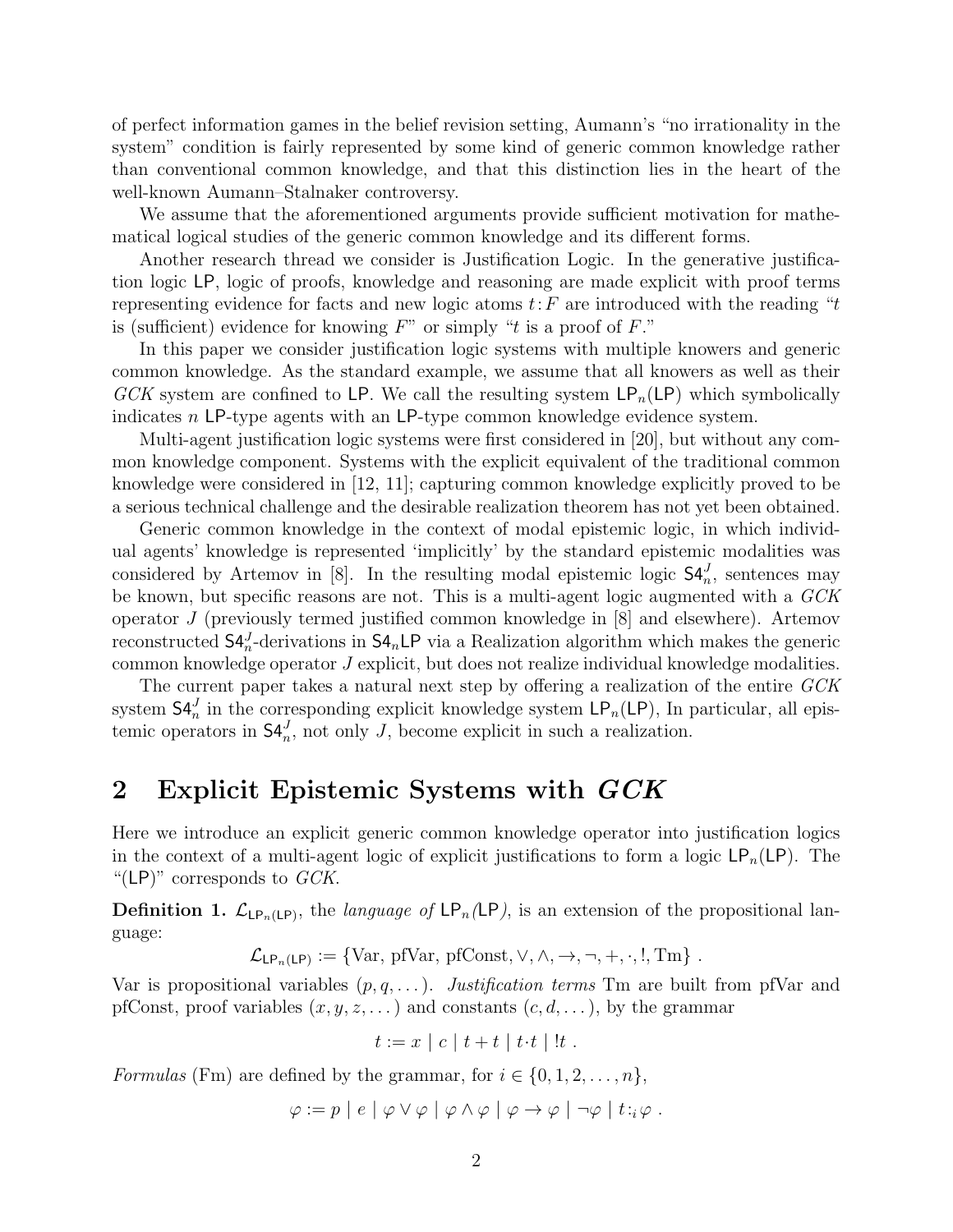The formulas  $t:_{i}\varphi$  have the intended reading of "t is a justification of  $\varphi$  for agent i." Index  $i = 0$  is reserved for explicit generic common knowledge, for which we will also use the alternative notation  $[t] \varphi$  for better readability.

**Definition 2.** The axioms and rules of  $\mathsf{LP}_n(\mathsf{LP})$ :

classical propositional logic:

- A. axioms of classical propositional logic
- R. modus ponens
- LP AXIOMS FOR ALL  $n+1$  AGENTS,  $i \in \{0,1,2,\ldots,n\}$ :
- L1.  $t:_{i}(\varphi \rightarrow \psi) \rightarrow (s:_{i}\varphi \rightarrow (t \cdot s):_{i}\psi)$
- L2.  $t:_{i} \varphi \rightarrow (t+s):_{i} \varphi$  and  $t:_{i} \varphi \rightarrow (s+t):_{i} \varphi$
- L3.  $t:_{i}\varphi\rightarrow\varphi$
- L4.  $t:_{i} \varphi \rightarrow !t:_{i}(t:_{i} \varphi)$ connection principle:
- C.  $[t] \varphi \rightarrow t :_{i} \varphi$ .

Term operators mirror properties of justifications: " $\cdot$ " is application for deduction; " $+\,$ ", sum, maintains that justifications are not spoiled by adding (possibly irrelevant) evidence; and "!" is *inspection* and stipulates that justifications themselves are justified. This last operator appears only in justification logics with L4, whose corresponding modal logic contains the modal axiom 4 ( $\Box \varphi \rightarrow \Box \Box \varphi$ ), as shown in [7]. A multitude of justification logics of a single agent corresponding to standard modal logics have been developed ([7]). Yavorskaya has investigated versions of LP with two agents in which agents can check each other's proofs  $([20])$ .

**Definition 3.** A constant specification for each agent,  $i \in \{0, 1, \ldots, n\}$ ,  $\mathcal{CS}_i$  is a set of sentences of sort  $c :_{i} A$  where c is a constant and A an axiom of  $\mathsf{LP}_n(\mathsf{LP})$ . The intuitive reading of these sentences is 'c is a proof of A for agent i.' Let

$$
\mathcal{CS} = \{\mathcal{CS}_1,\ldots,\mathcal{CS}_n\}
$$

and  $\mathcal{CS}_0 \subseteq \mathcal{CS}_i$  for all  $i \in \{1, 2, ..., n\}$ . By  $\mathsf{LP}_{n,\mathcal{CS}}(\mathsf{LP}_{\mathcal{CS}_0})$  we mean the system with the postulates A, R, L1–L4, C above, plus  $\mathcal{CS}_0$  and  $\mathcal{CS}_0$  as additional axioms. As formulas in a constant specification are taken as axioms, they themselves may be used to form other formulas in a  $\mathcal{CS}$  so that it's possible to have  $c:_{1} (d:_{2} A) \in \mathcal{CS}_{1}$  if  $d:_{2} A \in \mathcal{CS}_{2}$ .

The constant specification represents assumptions about proofs of basic postulates that are not further analyzed. If  $\mathcal{CS}_i = \emptyset$ , agent i is totally skeptical; no formulas are justified. If this is so for all agents, it would be denoted  $\mathsf{LP}_{n,\{\emptyset\}}(\mathsf{LP}_{\emptyset})$ . Constant Specifications of different types have been studied: schematic, injective, full, etc. and have been defined with various closure properties. See [7] for a fuller discussion of constant specifications. The total constant specification for any agent,  $TCS_i$ , is the union of all possible  $CS_i$ . Henceforth we will assume each agent's constant specification is total and will abbreviate this to  $\mathsf{LP}_n(\mathsf{LP})$ .

**Definition 4.** A *modular model of*  $\text{LP}_n(\text{LP})$  is  $\mathcal{M} = (W, R_0, R_1, R_2, \ldots, R_n, \ast, \Vdash)$  where

1.  $\bullet$  W is a nonempty set,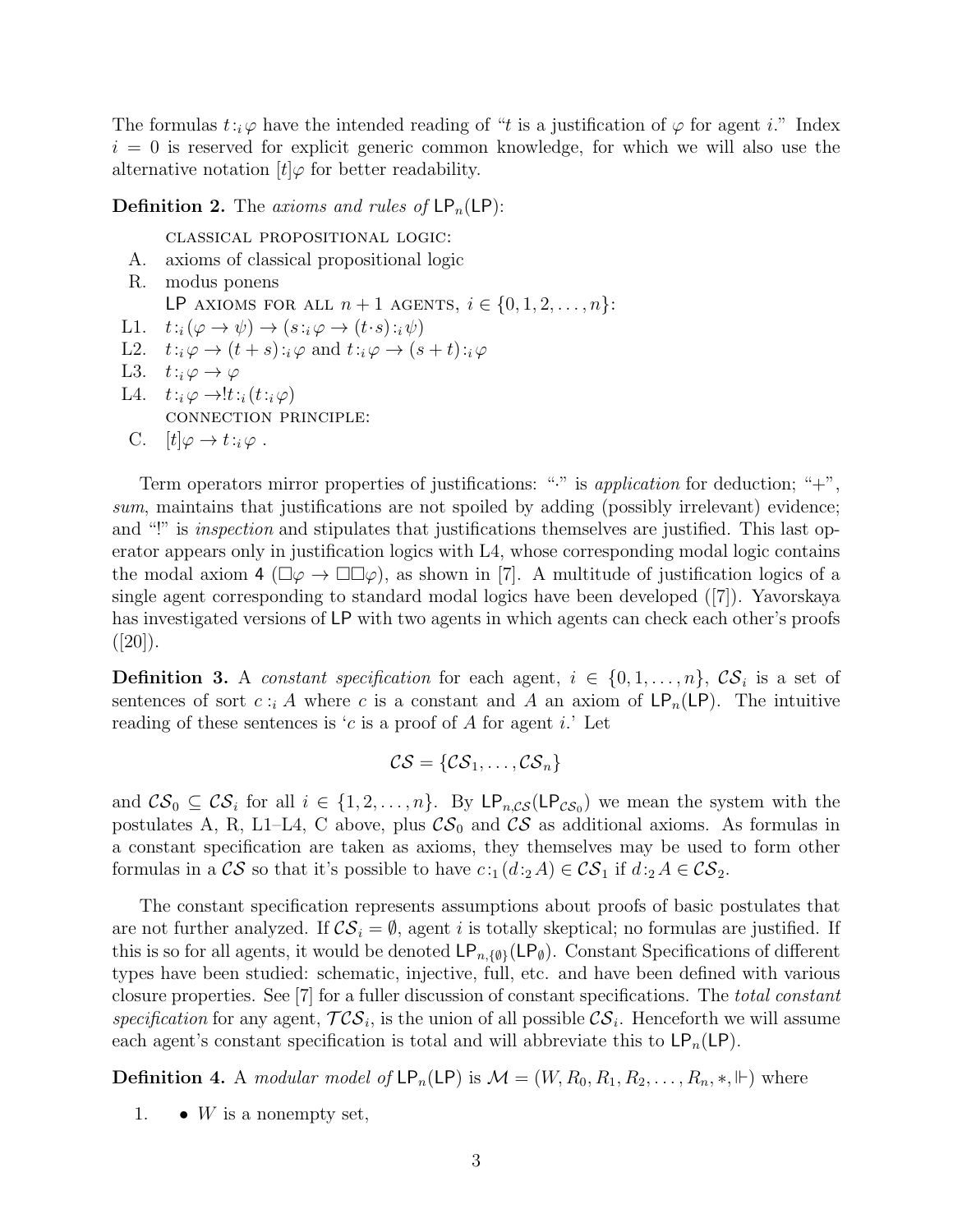- $R_i \subseteq W \times W$  are reflexive for  $i \in \{0, 1, 2, \ldots, n\}$ .  $R_0$  is the designated accessibility relation for GCK.
- $* : W \times \text{Var} \to \{0, 1\}$  and  $* : W \times \{0, 1, 2, \ldots, n\} \times \text{Tr} \to 2^{\text{Fm}}$

i.e., for each agent i at node  $u, * (u, i, t)$  is a set of formulas t justifies. We write  $t_u^{*,i}$  for  $*(u, i, t)$ . We assume that GCK evidence is everybody's evidence:

$$
t_u^{*,0} \subseteq t_u^{*,i}
$$
, for  $i \in \{0, 1, 2, ..., n\}$ .

2. For each agent i and node  $u, *$  is closed under the following conditions:

$$
Application: \quad s_u^{*,i} \cdot t_u^{*,i} \subseteq (s \cdot t)_u^{*,i}
$$
  
\n
$$
Sum: \quad s_u^{*,i} \cup t_u^{*,i} \subseteq (s+t)_u^{*,i}
$$
  
\n
$$
Inspection: \quad \{t : i \varphi \mid \varphi \in (t_u^{*,i})\} \subseteq (lt)_u^{*,i}
$$

where  $s^* \cdot t^* = \{ \psi \mid \varphi \to \psi \in s^* \text{ and } \varphi \in t^* \text{ for some } \varphi \},\$  the set of formulas resulting from applying modus ponens to implications in  $s^*$  whose antecedents are in  $t^*$ .

3. For  $p \in \text{Var}$ , we define forcing  $\Vdash$  for atomic formulas at node u as  $u \Vdash p$  if and only if  $*(u, p) = 1$ . To define the truth value of all formulas, extend forcing  $\mathbb{F}$  to compound formulas by Boolean laws, and define

$$
u \Vdash t :_{i} \varphi \quad \Leftrightarrow \quad \varphi \in t_{u}^{*,i} .
$$

4. 'justification yields belief' (JYB), i.e., for  $i \in \{0, 1, 2, ..., n\}$ ,  $u \Vdash t : \varphi$  yields  $v \Vdash \varphi$  for all v such that  $uR_i v$ .

Modular models, first introduced for the most basic justification logic in [5], are useful for their clear semantical interpretation of justifications as sets of formulas. For modular models of some other justification logics refer to [15]. For a detailed discussion of the relationship between modular models and Mkrtychev–Fitting models for justification logics, see [5].

A model respects  $\mathcal{CS}_0, \ldots, \mathcal{CS}_n$ , if each  $c : i \varphi$  in these constant specifications holds (at each world  $u$ ) in the model.

**Theorem 1** (soundness and completeness).  $LP_{n,\mathcal{CS}}(LP_{\mathcal{CS}_0})$   $\vdash$  F iff F holds in any basic modular model respecting  $\mathcal{CS}_i$ ,  $i \in \{0, 1, 2, \ldots, n\}.$ 

*Proof.* Soundness – by induction on the derivation of F, for  $i \in \{0, 1, 2, \ldots, n\}$ .

- Constant Specifications: If  $c : \varphi \in \mathcal{CS}_i$ , then  $u \Vdash c : \varphi$  as the model respects  $\mathcal{CS}_i$ .
- Boolean connectives: hold by definition of the truth of formulas.
- Application: Suppose  $u \Vdash s : i(F \to G)$  and  $u \Vdash t : iF$ . Then by assumption,  $(F \to G) \in s_u^{*,i}$  and  $F \in t_u^{*,i}$ . Then  $G \in s_u^{*,i} \cdot t_u^{*,i} \subseteq (s \cdot t)_u^{*,i}$ ; thus  $u \Vdash (s \cdot t) :_i G$ .
- Sum: Suppose  $u \Vdash t : i \in F$ . Then  $F \in t_{u}^{*,i}$  and so  $F \in s_{u}^{*,i} \cup t_{u}^{*,i} \subseteq (s+t)_{u}^{*,i}$ . Thus  $u \Vdash (s + t):_i F$ . Likewise,  $u \Vdash (t + s):_i F$ .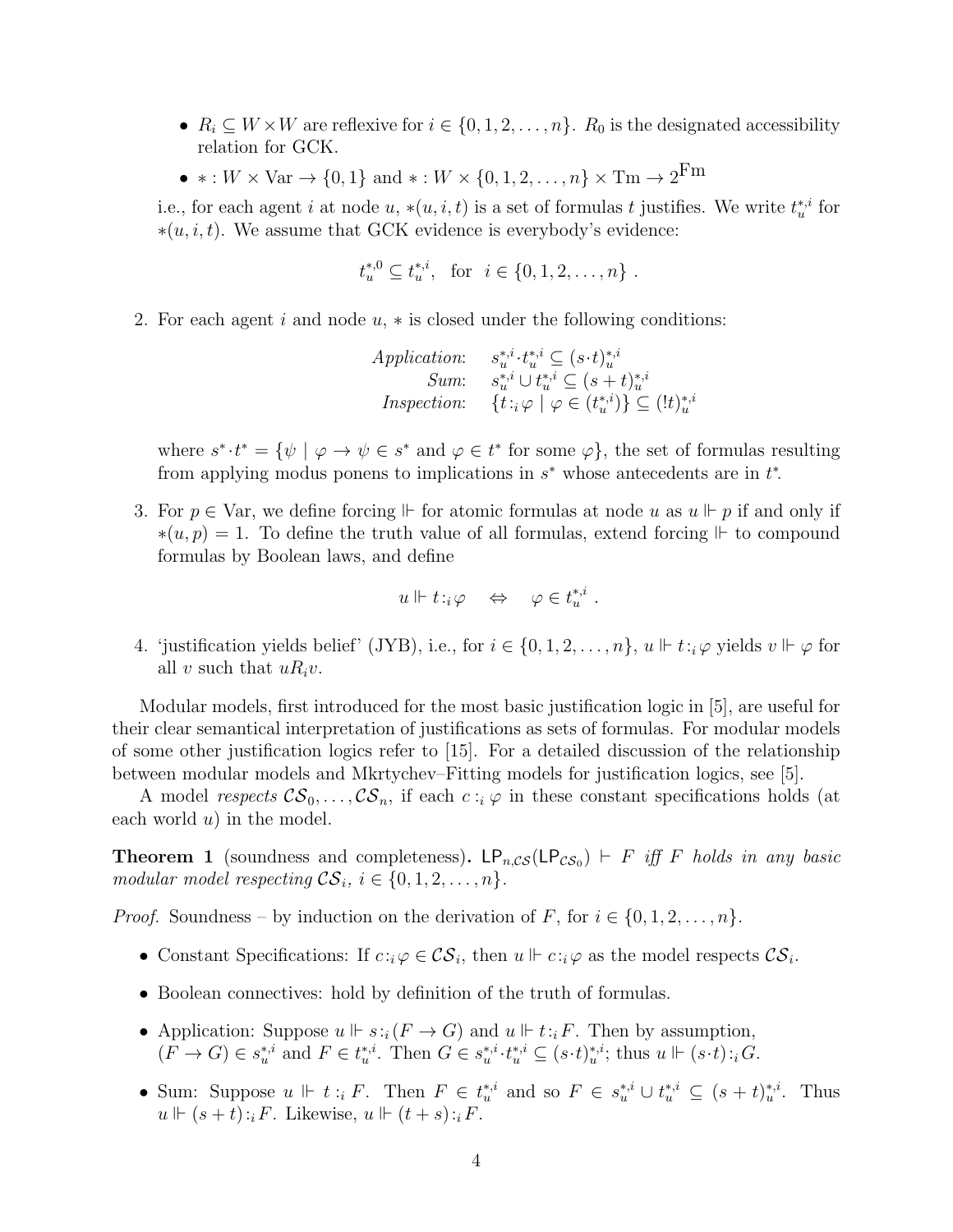- Modus Ponens: Suppose  $u \Vdash F \to G$ . Then by the definition of the connectives either  $u \not\Vdash F$  or  $u \Vdash G$ . So if also  $u \Vdash F$ , then  $u \Vdash G$ .
- Factivity: Suppose  $u \Vdash t : i \in F$ . By the 'justification yields belief' condition,  $v \Vdash F$  for all v such that  $uR_i v$ . As each  $R_i$  is reflexive,  $uR_i u$ , so also  $u \Vdash F$ . Inspection: Suppose  $u \Vdash t : iF$ . Then  $F \in t_u^{*,i}$  so  $t : iF \in (!t)_u^{*,i}$ . Thus  $u \Vdash !t : i(t : iF)$ .
- Connection Principle: Suppose  $u \Vdash t :_0 F$ . Then  $F \in t_u^{*,0} \subseteq t_u^{*,i}$  so  $u \Vdash t :_i F$ .

Completeness – by the maximal consistent set construction. For  $i \in \{0, 1, 2, \ldots, n\}$ , let

- W the set of all maximal consistent sets,
- Γ $R_i\Delta$  iff  $\Gamma^{i,\#}\subset \Delta$  where  $\Gamma^{i,\#}=\{F \mid t :_i F \in \Gamma\},$
- For  $p \in Var$ ,  $*(\Gamma, p) = 1$  iff  $p \in \Gamma$ ,
- $t_{\Gamma}^{*,i} = \{F \mid t : {}_{i}F \in \Gamma\}$  (i.e., for  $X = p, t : {}_{i}F, \Gamma \Vdash X$  iff  $X \in \Gamma$ ).

To confirm that these comprise a modular model, the  $R_i$  need to be reflexive, the  $GCK$  and closure conditions must be checked, and the model must satisfy 'justification yields belief'. As each world is maximally consistent  $\Gamma^{i,\#} \subseteq \Gamma$ , hence  $\Gamma R_i \Gamma$  by L3, so each  $R_i$  is reflexive. The *GCK* conditions  $t_{\Gamma}^{*,0} \subseteq t_{\Gamma}^{*,i}$ <sup>\*,*i*</sup> for  $i \in \{0, 1, 2, ..., n\}$  follow from the C axiom  $t : {}_0F \to t : {}_iF$ for  $i \in \{1, 2, \ldots, n\}$ . Closure conditions for  $\cdot$ ,  $+$ , and ! follow straightforwardly from the axioms L1, L2, and L4. It remains to check the JYB condition, following the Truth Lemma.

**Lemma 1** (Truth Lemma).  $\Gamma \Vdash X$  iff  $X \in \Gamma$ , for each  $\Gamma$  and X.

Proof. Induction on X. The atomic and Boolean cases are standard. The only interesting cases are  $X = t : i \in F$ . Note that  $\Gamma \Vdash t : i \in F$  iff  $F \in t^*$  by the definition of modular models. Moreover, under the evaluation particular to this model,  $F \in t_{\Gamma}^{*,i}$ <sup>\*,*i*</sup> iff  $t : i F \in \Gamma$ . Thus  $\Gamma \Vdash t : i F$ iff  $t: i F \in \Gamma$ .  $\Box$ 

Now to see the JYB condition, suppose  $\Gamma \Vdash t : iF$  and consider an arbitrary  $\Delta$  such that  $\Gamma R_i \Delta$ . By the definition of this model,  $t : i F \in \Gamma$ , hence  $F \in \Gamma^{i,\#}$ , hence  $F \in \Delta$ . By the Truth Lemma,  $\Delta \Vdash F$ .

To finish the proof of completeness, let  $\mathsf{LP}_{n,\mathcal{CS}}(\mathsf{LP}_{\mathcal{CS}_0}) \not\vdash G$ , hence  $\{\neg G\}$  is consistent and has a maximal consistent extension,  $\Phi$ . Since  $G \notin \Phi$ , by the Truth Lemma,  $\Phi \not\vdash G$ .  $\Box$ 

Corollary 1. The canonical model of the completeness proof is transitive.

Proof. Suppose  $\Gamma R_i \Delta$  and  $\Delta R_i \Theta$ . If  $t : i \in F \in \Gamma$ , then  $\exists t : i \in F$   $\in \Gamma$  as  $\Gamma$  is maximal consistent. As  $!t_{i}(t_{i}F) \in \Gamma$  and  $\Gamma R_i \Delta$ , by the definition of the  $R_i, t_{i}F \in \Delta$ . As  $t_{i}F \in \Delta$ and  $\Delta R_i\Theta$ ,  $F \in \Theta$ . Thus if  $t : i F \in \Gamma$ , then  $F \in \Theta$  that is,  $\Gamma R_i\Theta$ , hence  $R_i$  is transitive in the model of the completeness proof.  $\Box$ 

**Corollary 2.** Modular models for  $\textsf{LP}(i.e., \textsf{LP}_0(\textsf{LP}))$  are  $M = (W, R, *, \Vdash)$  where

- 1.  $\bullet$  W is nonempty
	- $R$  is reflexive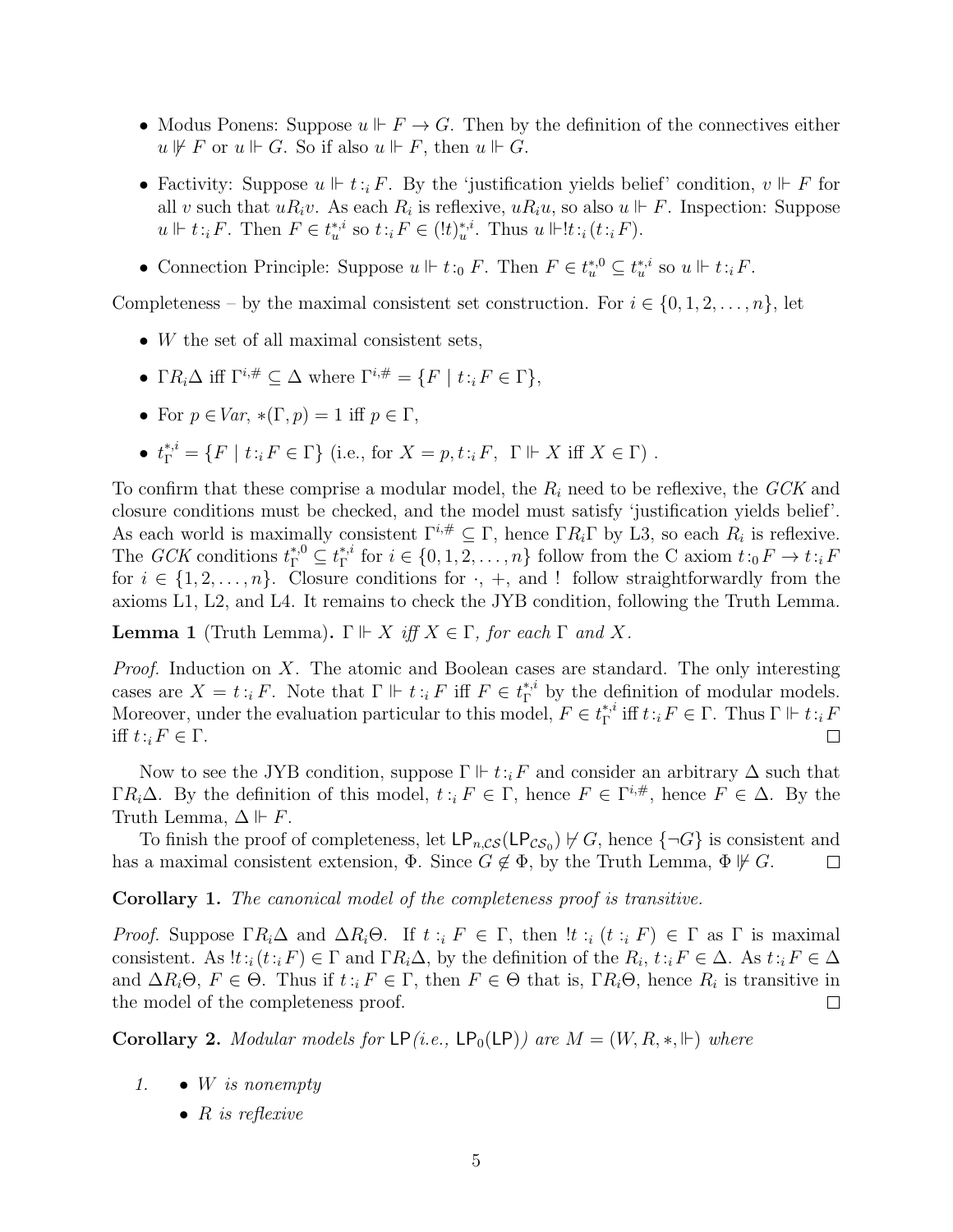- $* : W \times \text{Var} \rightarrow \{0, 1\}, * : W \times \text{Trm} \rightarrow 2^{\text{Fm}};$
- 2.  $\ast$  closure conditions for  $\cdot$ ,  $+$ , and !;
- 3.  $u \Vdash p \Leftrightarrow *(u, p) = 1$  and forcing  $\Vdash$  extends a truth value to all formulas by Boolean laws and  $u \Vdash t$ :  $F \Leftrightarrow F \in t_u^*$ .
- 4. justification yields belief (JYB):  $u \Vdash t$ : F yields  $v \Vdash F$  for all v such that uRv.

These modular models for LP differ from those by Kuznets and Studer in [15] as no transitivity is required of  $R$ , which enlarges the class of modular models for LP. Artemov suggests (personal communication) this modular model for  $LP_{\emptyset}$  which satisfies Definition 4 and is not transitive and hence ruled out by the formulation offered in [15]:

- $W = \{a, b, c\}$
- $R = \{(aa), (bb), (cc), (ab), (bc)\}\$
- \* is arbitrary on propositional variables,  $t_a^*, t_b^*, t_c^*$  are all empty.

Of course, one could produce more elaborate examples as well, e.g., on the same nontransitive frame, fix a propositional variable p and have  $t_1 : t_2 : \ldots : t_n : p$  hold for all proof terms  $t_1, \ldots, t_n$ , for all n, at any node (in particular, make p true at  $a, b, c$ ).

While it does not appear to be justified to confine consideration a priori to transitive modular models, the exact role of transitivity of accessibility relations in modular models is still awaiting a careful analysis.

#### 3 Realizing Generic Common Knowledge

We show that  $\mathsf{LP}_n\mathsf{LP}$ , a logic of explicit knowledge using proof terms, has a precise modal analog in the epistemic logic with  $GCK$ ,  $\mathsf{S4}_{n}^{J}$ .

**Definition 5.** The axioms and rules of  $\mathsf{S4}_{n}^{J}$ :

classical propositional logic:

A. axioms of classical proposition logic

R1. modus ponens S4-KNOWLEDGE PRINCIPLES FOR EACH  $K_i$ ,  $i \in \{0, 1, \ldots, n\}$ , (*J* may be used in place of  $K_0$ ):

- K.  $K_i(\varphi \to \psi) \to (K_i\varphi \to K_i\psi)$
- T.  $K_i\varphi \to \varphi$
- 4.  $K_i\varphi \to K_iK_i\varphi$
- R2.  $\vdash \varphi \Rightarrow \vdash K_i\varphi$ connection principle:
- C1.  $J\varphi \to K_i\varphi$ .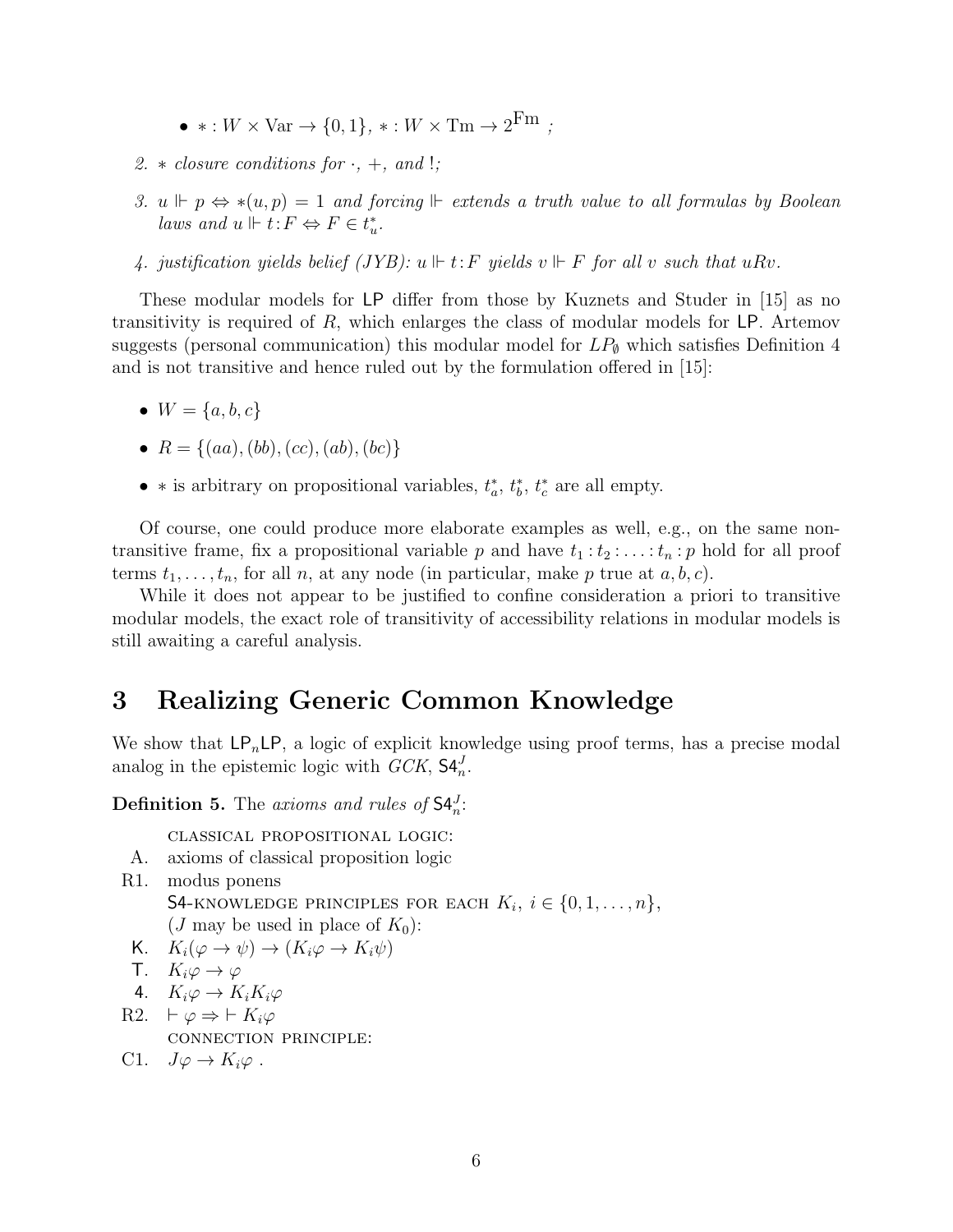In  $\mathsf{S4}_{n}^{J}$ , the common knowledge operator J is indeed generic as  $J(\varphi) \to C(\varphi)$  while  $C(\varphi) \nrightarrow J(\varphi)$ , as illustrated in [2]. McCarthy et al. provide Kripke models for one of their logics in [17], see also [8]. In Kripke models, a distinction between generic and conventional common knowledge is clear. The accessibility relation for  $C, R<sub>C</sub>$ , is the exact transitive closure of the union of all other agents' accessibility relations  $R_i$ .  $R_j$ , the accessibility relation for  $J$  is any transitive and reflexive relation which *contains* the union of all other agents' relations, thus

$$
R_{GCK} = R_J \supseteq R_C.
$$

This means that generally speaking, there is flexibility in choosing  $R_J$  while  $R_C$  is unique in each given model. Note that in the case where we have explicit proof terms and not just modalities of implicit knowledge, we also have this multiplicity of options for generic common knowledge: there may be many evaluations  $*$  such that  $t_u^{*,0}$  that satisfiest  $t_u^{*,0} \subseteq t_u^{*,i}$ for all  $i$ .

We now have  $\mathsf{LP}_n(\mathsf{LP})$  and  $\mathsf{S4}_n^J$ , each is a multi-agent epistemic logic with generic common knowledge, where all justifications are explicit in the former and implicit in the latter. By proving the Realization Theorem, we will establish that  $\mathsf{LP}_n(\mathsf{LP})$  is the exact explicit version of  $\mathsf{S4}_n^J$ .

Definition 6. The *forgetful projection* is a translation

$$
\circ : \mathcal{L}_{\mathsf{LP}_n(\mathsf{LP})} \rightarrow \mathcal{L}_{\mathsf{S4}_n^J}
$$

defined inductively as follows:

•  $p^{\circ} = p$ , for  $p \in \text{Var}$ 

$$
\bullet \ (\neg \psi)^{\circ} = \neg(\psi^{\circ})
$$

- $\circ$  commutes with binary Boolean connectives:  $(\psi \wedge \varphi)^{\circ} = \psi^{\circ} \wedge \varphi^{\circ}$  and  $(\psi \vee \varphi)^{\circ} = \psi^{\circ} \vee \varphi^{\circ}$
- $(t : i\psi)^{\circ} = K_i(\psi^{\circ})$  for  $i \in \{0, 1, ..., n\}$ .

Proposition 1.  $[\mathsf{LP}_n(\mathsf{LP})]^\circ \subseteq \mathsf{S4}_n^J$ .

*Proof.* The  $\circ$  translations of all the LP<sub>n</sub>(LP) axioms and rules are easily seen to be theorems of  $\mathsf{S4}_n^J$ .  $\Box$ 

We want to show that these two logics are really correspondences and that

$$
\mathsf{S4}_n^J\subseteq[\mathsf{LP}_n(\mathsf{LP})]^\circ
$$

also holds. This is much more involved. Theorem 3 shows that a derivation of any  $\mathsf{S4}^{J}_{2}$ theorem  $\sigma$  can yield an  $\mathsf{LP}_2(\mathsf{LP})$  theorem  $\tau$  such that  $\tau^{\circ} = \sigma$ . This process, the converse of the  $\circ$ -translation, is a *Realization r*.

**Definition 7.** A realization r is normal if all negative occurrences of modalities (whether a  $K_i$  or J) are realized by distinct proof variables.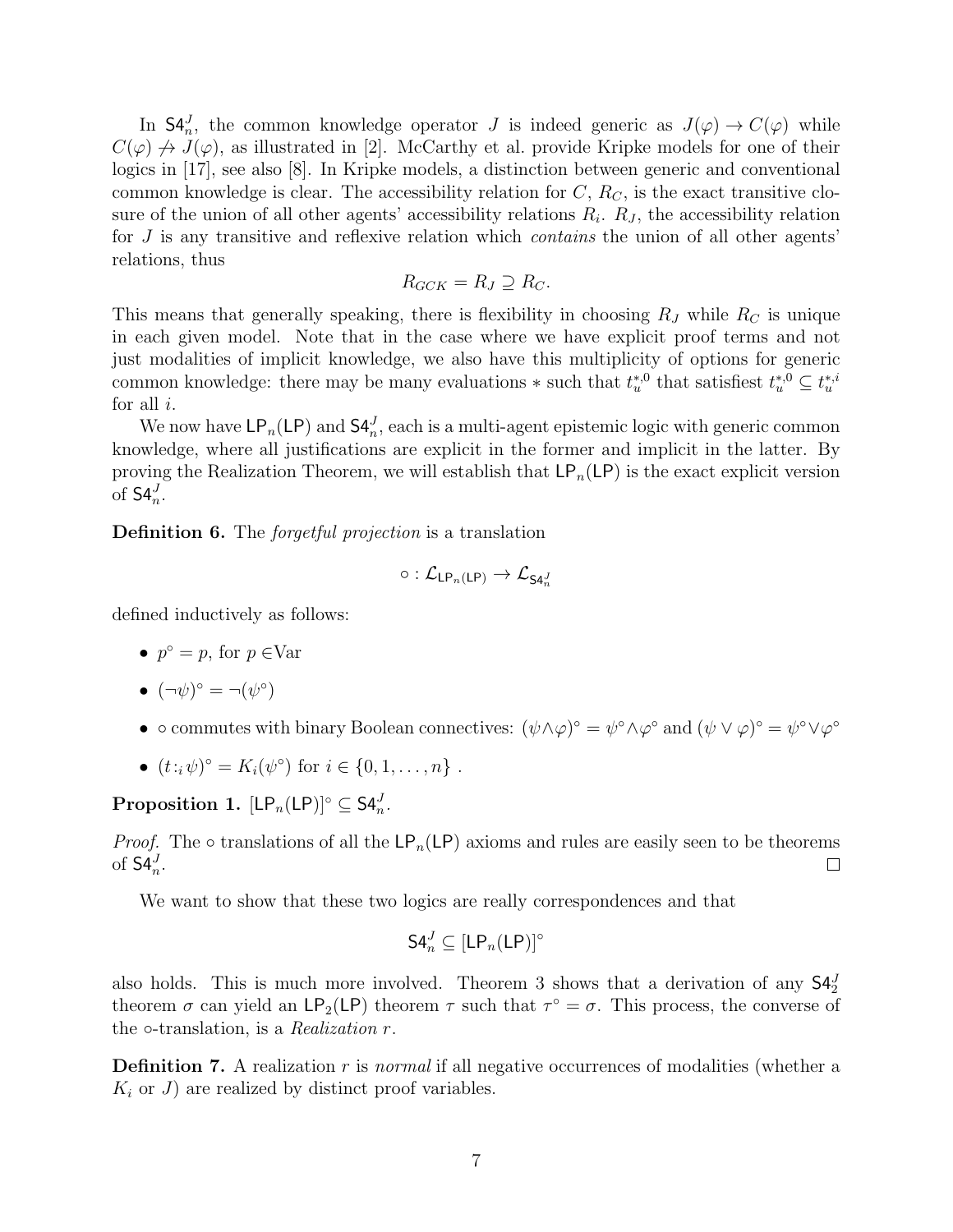To provide an algorithm r for such a process, we first give the Gentzen system for  $\mathsf{S4}_{n}^{J}$ and the Lifting Lemma (Proposition 2).

**Definition 8.**  $\mathsf{S4}_{n}^{J} \mathsf{G}$ , the *Gentzen version of*  $\mathsf{S4}_{n}^{J}$ , is the usual propositional Gentzen rules (i.e., system G1c in [18]) with addition of  $n+1$  pairs of rules, where  $\Box$  is J or some  $K_i$ :

$$
\frac{\varphi, \Gamma \Rightarrow \Delta}{\Box \varphi, \Gamma \Rightarrow \Delta} \quad (\Box, \Rightarrow) \quad and \quad \frac{J\Gamma, \Box \Delta \Rightarrow \varphi}{J\Gamma, \Box \Delta \Rightarrow \Box \varphi} \quad (\Rightarrow, \Box) \quad .
$$

As usual, capital letters are multisets and  $\Box \{\varphi_1, \ldots, \varphi_n\} = {\Box \varphi_1, \ldots, \Box \varphi_n}.$  In the special case of no  $K_i$  modalities in the premise, the second rule can be read as

$$
\frac{J\Gamma\;\Rightarrow\;\varphi}{J\Gamma\;\Rightarrow\;\Box\varphi}\;(\Rightarrow,\Box)\;,
$$

where  $\Box$  may be J or some  $K_i$ .

**Theorem 2.**  $S4_n^J G$  is equivalent to  $S4_n^J$  and admits cut-elimination.

Proof. See Artemov's proof in Section 6 of [8].

Let  $\Gamma = \{\gamma_1, \ldots, \gamma_m\}, \Sigma = \{\sigma_1, \ldots, \sigma_n\}$  be finite lists of formulas,  $\vec{y}, \vec{z}$  finite lists of proof variables of matching length, respectively. Then  $[\vec{y}] \Gamma = [y_1] \gamma_1, \cdots, [y_m] \gamma_m$  and  $\vec{z} : i \Sigma = z_1 : i$  $\sigma_1, \cdots, z_n : i \sigma_n, i \in \{0, 1, 2, \ldots, n\}.$ 

**Proposition 2** (Lifting Lemma). In  $\textsf{LP}_n(\textsf{LP})$ , for  $i \in \{0, 1, 2, ..., n\}$  and each  $\Gamma, \Sigma, \vec{y}, \vec{z}$ ,

$$
\frac{\left[\vec{y}\right]\Gamma, \vec{z} :_{i} \Sigma \vdash \varphi}{\left[\vec{y}\right]\Gamma, \vec{z} :_{i} \Sigma \vdash f(\vec{y}, \vec{z}) :_{i} \varphi}
$$

for the corresponding proof term  $f(\vec{y}, \vec{z})$ .

*Proof.* By induction on the derivation of  $\varphi$ .

- $\varphi$  is an axiom of  $\mathsf{LP}_n(\mathsf{LP})$ , then as  $\mathsf{LP}_n(\mathsf{LP})$  has  $\mathcal{TCS}$ , for any constant c,  $c : i \varphi$  so let  $f(\vec{y}, \vec{z}) = c$ . As  $\vdash_{\mathsf{LP}_n(\mathsf{LP})} c : i \varphi$ , also  $[\vec{y}] \Gamma, \vec{z} : i \Sigma \vdash_{\mathsf{LP}_n(\mathsf{LP})} c : i \varphi$ . (Here, any CS in which each axiom has a justification would suffice.)
- $\varphi$  is  $[y_j]\gamma_j$  for some  $[y_j]\gamma_j \in [\vec{y}]\Gamma$ , then

$$
[\vec{y}]\Gamma, \vec{z} :_{i} \Sigma \vdash_{\mathsf{LP}_n(\mathsf{LP})} [y_j]\gamma_j ,
$$

hence

$$
[\vec{y}]\Gamma, \vec{z} :_{i} \Sigma \vdash_{\mathsf{LP}_n(\mathsf{LP})} [!y_j] ([y_j] \gamma_j) ,
$$

and

$$
[\vec{y}]\Gamma, \vec{z} :_{i} \Sigma \vdash_{\mathsf{LP}_n(\mathsf{LP})} y_j :_{i} ([y_j]\gamma_j) .
$$

So,

$$
[\vec{y}]\Gamma, \vec{z} :_{i} \Sigma \vdash_{\mathsf{LP}_n(\mathsf{LP})} y_j :_{i} \varphi ,
$$

and we can put  $f(\vec{y}, \vec{z}) = !y_j$ .

 $\Box$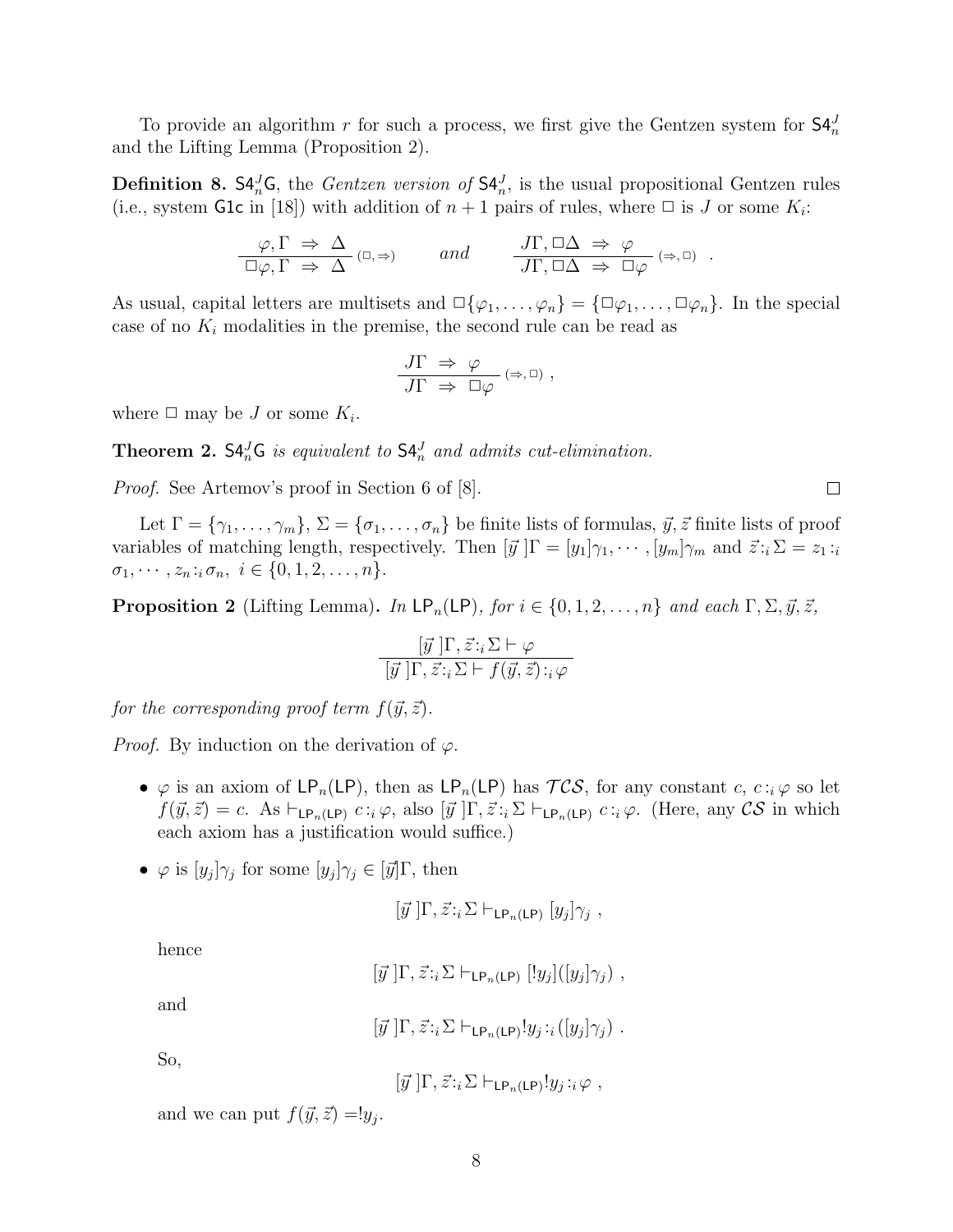•  $\varphi$  is  $z_j :_i \sigma_j$  for some  $z_j :_i \sigma_j \in \mathcal{Z} :_i \Sigma$ , then as  $!z_j :_i (z_j :_i \sigma_j)$  is given,

$$
[\vec{y}]\Gamma, \vec{z} :_{i} \Sigma \vdash_{\mathsf{LP}_n(\mathsf{LP})} !z_j :_{i} \varphi .
$$

So let  $f(\vec{y}, \vec{z}) = z_j$ .

- $\varphi$  is derived by modus ponens from  $\psi$  and  $\psi \to \varphi$ . By the Induction Hypothesis, there exists  $t : i \psi$  and  $u : i \psi \to \varphi$  (where  $t = f_t(\vec{y}, \vec{z})$  and  $u = f_u(\vec{y}, \vec{z})$ ). Since  $u:_{i}(\psi \to \varphi) \to (t:_{i} \psi \to (u \cdot t):_{i} \varphi)$ , by modus ponens  $(u \cdot t):_{i} \varphi$ . So let  $f(\vec{y}, \vec{z}) = (u \cdot t)$ .
- $\varphi$  is  $c :_i A \in \mathcal{TCS}$ . Since  $c :_i A \to \text{!`c}:_i(c :_i A)$  and  $\vdash_{\mathsf{LP}_n(\mathsf{LP})} c :_i A$ , also  $\vdash_{\mathsf{LP}_n(\mathsf{LP})} \text{!`c}:_i(c :_i A)$ thus

$$
[\vec{y}]\Gamma, \vec{z} :_{i} \Sigma \vdash_{\mathsf{LP}_n(\mathsf{LP})} !c :_{i} \varphi.
$$

So let  $f(\vec{y}, \vec{z}) = c$ .

**Theorem 3** (Realization Theorem). If  $S4_n^J \vdash \varphi$ , then  $LP_n(\textsf{LP}) \vdash \varphi^r$  for some normal realization r.

Proof. The proof follows closely the realization proof from [9] with adjustments to account for the Lifting Lemma.

If  $\mathsf{S4}_n^J \vdash \varphi$ , then by Theorem 2 there is a cut-free derivation D of the sequent  $\Rightarrow \varphi$  in **S4**<sup>*I*</sup><sub>*a*</sub>**G**. We now construct a normal realization algorithm r that runs on  $\mathcal{D}$  and returns an LP<sub>n</sub>(LP) theorem  $\varphi^r = \psi$  such that  $\psi^{\circ} = \varphi$ .

In  $\varphi$ , positive and negative modalities are defined as usual. The rules of  $\mathsf{S4}_{n}^{J}$ G respect these polarities so that  $(\Rightarrow, \Box)$  introduces positive occurrences and  $(\Box, \Rightarrow)$  introduces negative occurrences of  $\Box$ , where  $\Box$  is J or some  $K_i$ . Call the occurrences of  $\Box$  related if they occur in related formulas in the premise and conclusion of some rule: the same formula, that formula boxed or unboxed, enlarged or shrunk by ∧ or ∨, or contracted. Extend this notion of related modalities by transitivity. Classes of related  $\Box$  occurrences in  $\mathcal D$  naturally form disjoint *families* of related occurrences. An *essential* family is one which at least one of its members arises from the  $(\Rightarrow, \Box)$  rule, these are clearly positive families.

Now the desired  $r$  is constructed by the following three steps so that negative and nonessential positive families are realized by proof variables while essential families will be realized by sums of functions of those proof variables.

**Step 1.** For each negative family and each non-essential positive family, replace all  $\Box$ occurrence so that  $J\alpha$  becomes  $|x|\alpha$  and  $K_i\alpha$  becomes  $y : i\alpha$ . Choose new and distinct proof variables  $x$  and  $y$  for each of these families.

**Step 2.** Choose an essential family f. Count the number  $n_f$  of times the  $(\Rightarrow, \Box)$  rule introduces a box to this family. Replace each  $\Box$  with a sum of proof terms so that for  $i \in \{0, 1, 2, \ldots, n\}, K_i \alpha$  becomes

$$
(w_1 + w_2 + \cdots + w_{n_f}) :_{i} \alpha,
$$

with each  $w_j$  a fresh provisional variable. Do this for each essential family. The resulting tree  $\mathcal{D}'$  is now labeled by  $\mathsf{LP}_n(\mathsf{LP})$ -formulas.

 $\Box$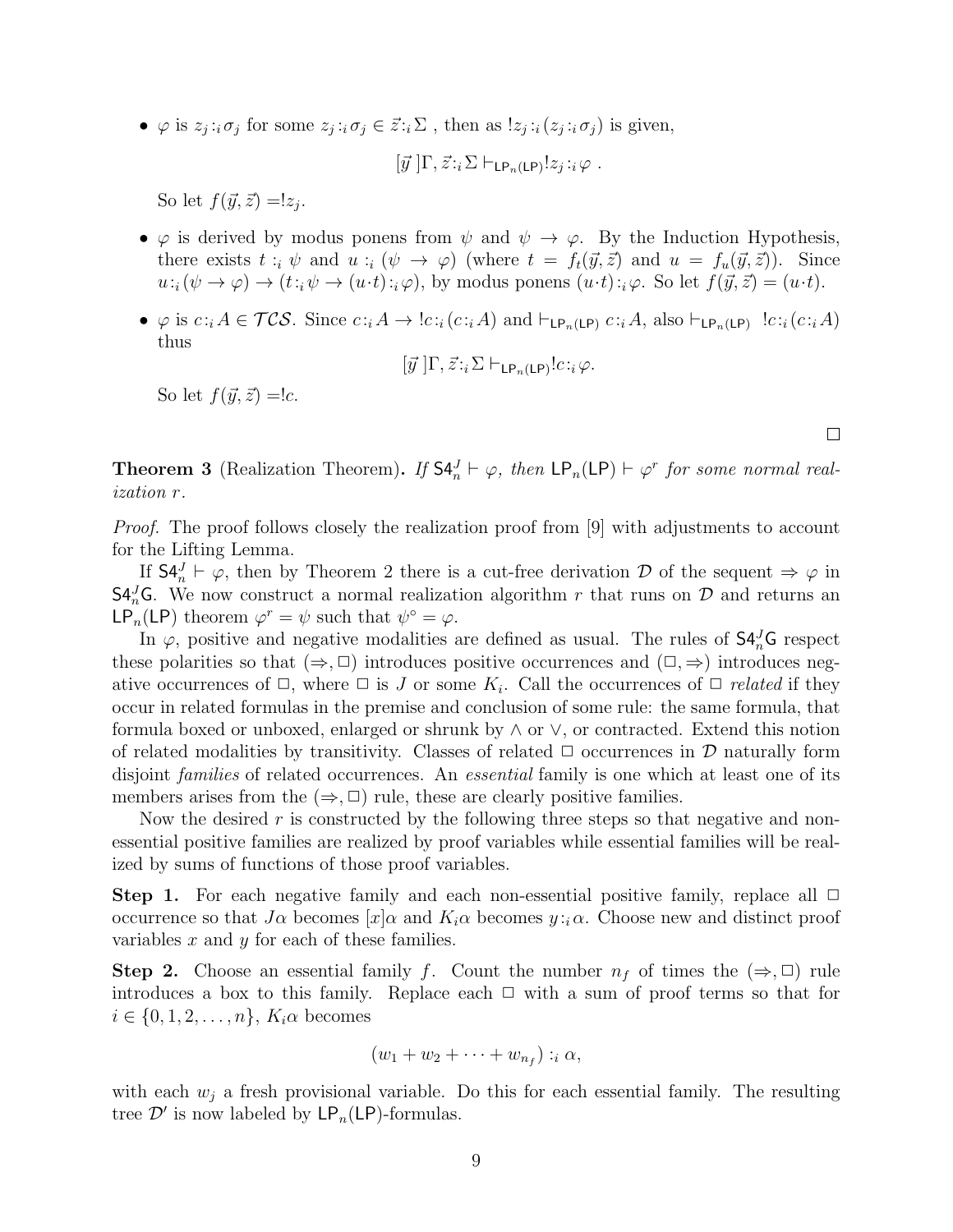Step 3. Now the provisional variables need to be replaced, starting with the leaves and working toward the root. By induction on the depth of a node in  $\mathcal{D}'$  we will show that after the process passes a node, the sequent at that level becomes derivable in  $\mathsf{LP}_n(\mathsf{LP})$  where

$$
\Gamma \Rightarrow \Delta
$$

is read as provability of

$$
\Gamma \vdash_{\mathsf{LP}_n(\mathsf{LP})} \bigvee \Delta.
$$

Note that axioms  $p \Rightarrow p$  and  $\perp \Rightarrow$  are derivable in  $\mathsf{LP}_n(\mathsf{LP})$ . For each move down the tree other than by the rule  $(\Rightarrow, \Box)$ , the concluding sequent is  $\mathsf{LP}_n(\mathsf{LP})$ -derivable if its premises are; for rules other that this one, do not change the realization of formulas. For a given essential family f, for the occurrence numbered j of the  $(\Rightarrow, \Box)$  rule, the corresponding node in  $\mathcal{D}'$  is labeled

$$
\frac{[\vec{z}]\Gamma, \ \vec{q}:\iota \Sigma \Rightarrow \alpha}{[\vec{z}]\Gamma, \ \vec{q}:\iota \Sigma \Rightarrow (u_1 + \cdots + u_{n_f}):\iota \alpha}, \text{ for } \square \text{ is } K_i, \text{ for } i \in \{0, 1, 2, \dots, n\}
$$

where the z's and  $q$ 's are proof variables and the u's are evidence terms, with  $u_i$  a provisional variable. By the Induction Hypothesis, the premise is derivable in  $\mathsf{LP}_n(\mathsf{LP})$ . By the Lifting Lemma (Proposition 2), construct a justification term  $f(\vec{z}, \vec{q})$  for  $\alpha$  where

$$
[\vec{z}]\Gamma, \ \vec{q} :_i \Sigma \vdash f(\vec{z}, \vec{q}) :_i \alpha .
$$

Now we will replace the provisional variable  $u_i$  as follows

$$
[\vec{z}]\Gamma, \ \vec{q} \cdot i \Sigma \vdash (u_1 + \cdots + u_{j-1} + f(\vec{z}, \vec{q}) + u_{j+1} + \cdots + u_{n_f}) \cdot i \alpha
$$
.

Substitute each  $u_j$  with  $f(\vec{z}, \vec{q})$  everywhere in  $\mathcal{D}'$ . There is now one fewer provisional variable in the tree as  $f(\vec{z}, \vec{q})$  has none. The conclusion to this j<sup>th</sup> instance of the rule  $(\Rightarrow, \Box)$  becomes derivable in  $\mathsf{LP}_n(\mathsf{LP})$ , completing the induction step.

Eventually all provisional variables are replaced by terms of non-provisional variables, establishing that the root sequent of  $\mathcal{D}, \varphi^r$ , is derivable in  $\mathsf{LP}_n(\mathsf{LP})$ . The realization constructed in this manner is normal.  $\Box$ 

**Corollary 3.**  $\mathsf{S4}_{n}^{J}$  is the forgetful projection of  $\mathsf{LP}_{n}(\mathsf{LP})$ .

Proof. A straightforward consequence of Proposition 1 and Theorem 3.  $\Box$ 

We see that the common knowledge component of  $\mathsf{LP}_n(\mathsf{LP})$  indeed corresponds to the generic common knowledge J and hence can be regarded as the explicit GCK.

#### 4 Realization Example

Here we demonstrate a realization of an  $\mathsf{S4}^J_2$  theorem in  $\mathsf{LP}_2(\mathsf{LP})$ .

 $\textbf{Proposition 3.}\;\mathsf{S4}^J_2\vdash J\neg\phi\to K_2\neg K_1\phi.$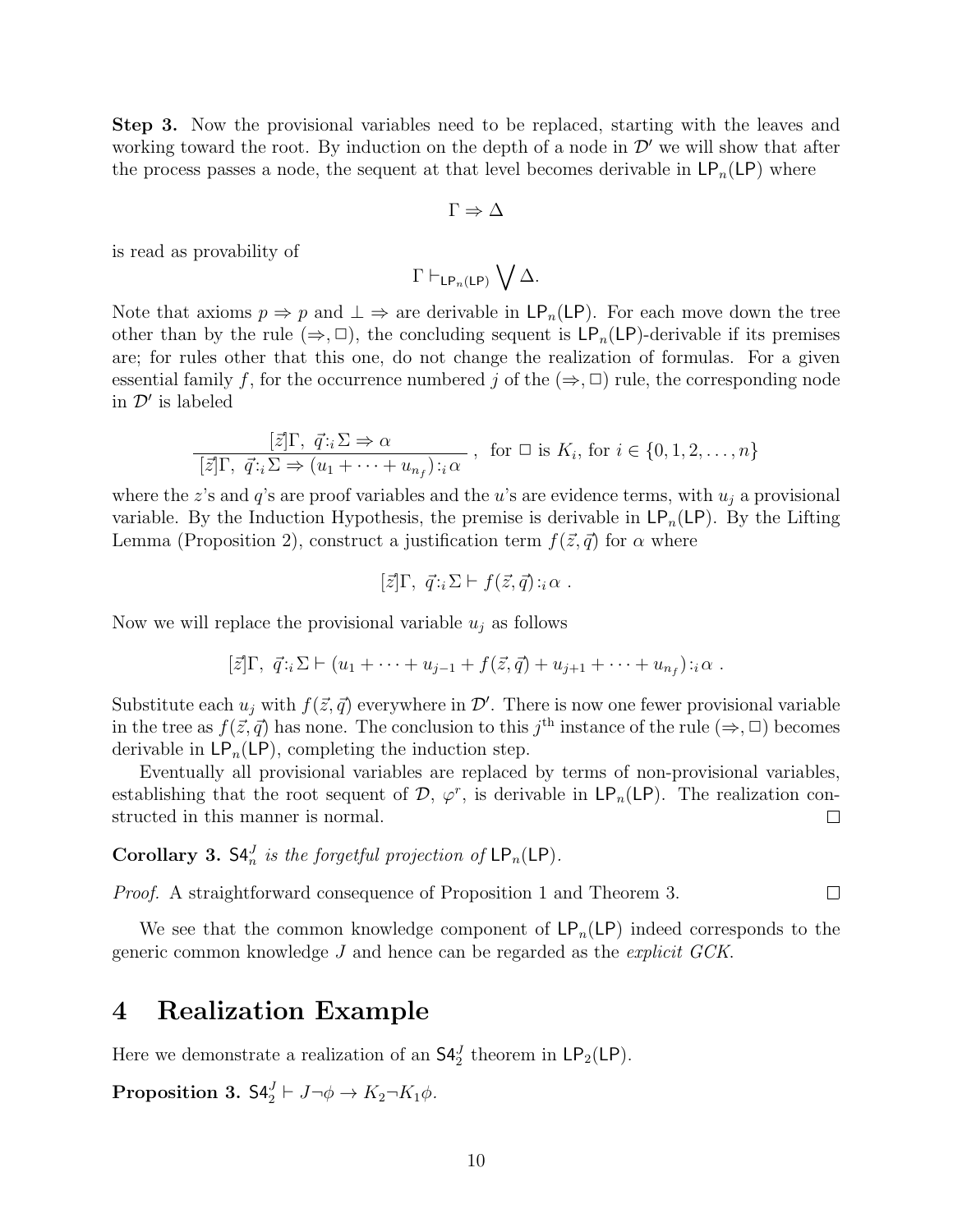*Proof.* Here is an  $\mathsf{S4}^J_2\mathsf{G}$  derivation of the corresponding sequent.

$$
\frac{\phi \Rightarrow \phi}{K_1 \phi \Rightarrow \phi} (\Box, \Rightarrow)
$$
\n
$$
\frac{\neg \phi, K_1 \phi \Rightarrow}{\neg \phi, K_1 \phi \Rightarrow} (\neg, \Rightarrow)
$$
\n
$$
\frac{\neg \phi \Rightarrow \neg K_1 \phi}{J \neg \phi \Rightarrow \neg K_1 \phi} (\Box, \Rightarrow)
$$
\n
$$
\frac{J \neg \phi \Rightarrow K_2 \neg K_1 \phi}{J \neg \phi \Rightarrow K_2 \neg K_1 \phi} (\Rightarrow, \Box)
$$
\n
$$
\Rightarrow J \neg \phi \rightarrow K_2 \neg K_1 \phi
$$
\n
$$
(\Rightarrow, \rightarrow)
$$

Now we follow the realization algorithm to end up with an  $\mathsf{LP}_2(\mathsf{LP})$  theorem. In the sequent proof, the  $J$  in the conclusion is in negative position and all the  $J\bar{s}$  in this derivation are related and form a negative family. The occurrences of the  $K_1$  modality are all related and they too form a negative family. The two occurrences of  $K_2$  form an essential positive family with  $n_f = 1$  as there is one use of the  $(\Rightarrow, \Box)$  rule.

**Step 1.** Replace all J occurrences with '[x]' and  $K_1$  occurrences with 'y:<sub>1</sub>'.

**Step 2.** Replace all  $K_2$  occurrences with a 'w:<sub>2</sub>' with w a provisional variable. Since here  $n_f = 1$ , a sum is not required. At this stage the derivation tree looks like this, where ' $\Rightarrow$ ' is read as  $\vdash'$  in  $\mathsf{LP}_2(\mathsf{LP})$ :

$$
\begin{array}{c}\n\phi \Rightarrow \phi \\
\hline\ny: \phi \Rightarrow \phi \\
\hline\n\rightarrow 0, y: \phi \Rightarrow\n\end{array} \quad (\neg, \Rightarrow)
$$
\n
$$
\begin{array}{c}\n\hline\n\rightarrow 0, y: \phi \Rightarrow \\
\hline\n\rightarrow \phi \Rightarrow \neg y: \phi \Rightarrow \\
\hline\n\hline\n[x] \rightarrow \phi \Rightarrow \neg y: \phi \Rightarrow \\
\hline\n[x] \rightarrow \phi \Rightarrow \neg y: \phi \Rightarrow \\
\hline\n\hline\n\end{array} \quad (\Rightarrow, \neg) \\
\hline\n\begin{array}{c}\n\hline\n\rightarrow 0, \Rightarrow \neg y: \phi \Rightarrow \\
\hline\n\hline\n\end{array} \quad (\Rightarrow, \neg) \\
\hline\n\Rightarrow \hline\n\hline\n\end{array}
$$

**Step 3.** The one instance of the  $(\Rightarrow, \Box)$  rule calls for the Lifting Lemma to replace w with  $f(x)$  so that

$$
[x] \neg \phi \vdash f(x) :_2 (\neg y :_1 \phi)
$$

in  $LP_2(LP)$ . The proof of the Lifting Lemma is constructive and provides a general algorithm of finding such f. To skip some routine computations we will use the trivial special case of Lifting Lemma: if F is proven from the axioms of  $\mathsf{LP}_2(\mathsf{LP})$  by classical propositional reasoning, then there is a ground<sup>2</sup> term g such that  $g:_{i} F$  is also derivable in  $\mathsf{LP}_2(\mathsf{LP})$  for each  $i \in \{0, 1, 2\}$ , without specifying g.

Consider the following Hilbert-style derivation in  $\mathsf{LP}_2(\mathsf{LP})$ , line 7 in particular.

<sup>2</sup>Ground proof terms are built from constants only and do not contain proof variables.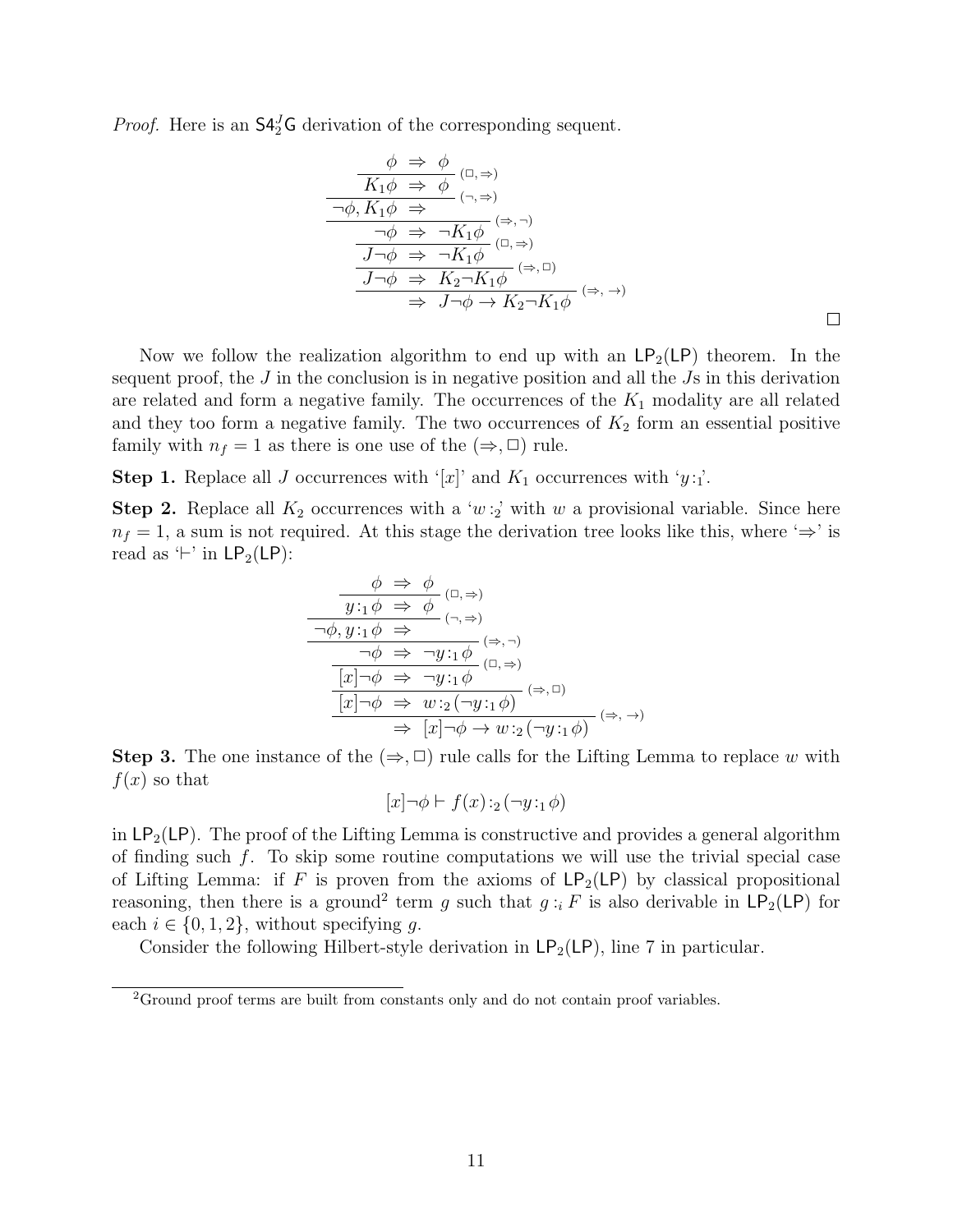1. 
$$
y:_{1}\phi \rightarrow \phi
$$
  
\n2.  $\neg \phi \rightarrow \neg y:_{1}\phi$   
\n3.  $[g](\neg \phi \rightarrow \neg y:_{1}\phi)$  from 1. by contraposition  
\n4.  $[g](\neg \phi \rightarrow \neg y:_{1}\phi) \rightarrow ([x] \neg \phi \rightarrow [g \cdot x] \neg y:_{1}\phi)$  for some ground term  $g$   
\n5.  $[x] \neg \phi \rightarrow [g \cdot x] \neg y:_{1}\phi$  from 3. and 4. by modus ponens  
\n6.  $[g \cdot x] \neg y:_{1}\phi \rightarrow (g \cdot x):_{2} \neg y:_{1}\phi$  from 5. and 6. by propositional reasoning

So, it suffices to put  $f(x) = g \cdot x$  where g is a ground proof term from line 3.<sup>3</sup> Note the forgetful projection of the  $\text{LP}_2(\text{LP})$  theorem line 7.,

$$
[[x]\neg\phi\rightarrow (g\cdot x)\cdot_2\neg y\cdot_1\phi]^\circ=J\neg\phi\rightarrow K_2\neg K_1\phi,
$$

is the original  $\mathsf{S4}_{n}^{J}$  theorem which was Realized.

#### 5 Conclusion

The family of Justification Logics offers a robust and flexible setting in which to investigate explicit reasons for knowing:  $t: F, "F$  is know for reason  $t$ ", in contrast to a modal approach in which  $\Box F$  or  $\mathbf{K} F$  represent implicit knowledge of F, where reasons are not specified. The addition of generic common knowledge opens these systems to numerous epistemic applications ([2, 6, 4]). The Realization Theorem for  $\mathsf{S4}_n^J$  allows for all modalities, including  $GCK (J)$ , to be made explicit in  $\mathsf{LP}_n(\mathsf{LP})$ , allowing reasoning to be tracked.

The construction of  $\mathsf{LP}_n(\mathsf{LP})$  can serve as a template to construct other multi-agent explicit justification logics with GCK, even in cases where not all the agents' reasoning may be factive. If other justification logics such as  $J$ ,  $J\mathsf{T}$ , and  $J\mathsf{4}$  ([7]) were augmented with GCK to form the logics  $J_n(LP)$ ,  $JT_n(LP)$ ,  $J4_n(LP)$ , it is assumed that they too would correspond to implicit modal logics, presumably to  $\mathsf{K}_n^J$ ,  $\mathsf{KT}_n^J$ ,  $\mathsf{K4}_n^J$ , a respectively, but this has yet to be shown. There are also justification logics such as  $J45$ , JD45, and JT45 with the negative introspection axiom  $(\neg t : i \ F \rightarrow ?t : i (\neg t : i \ F))$ , whose forgetful projection is the modal (5) axiom  $\neg K_iF \to K_i(\neg K_iF)$  ([7]). On the modal side, GCK must be strong enough to be considered knowledge (usually S4) but at least as strong as any agent ([3]) and so logics with the 5 axiom may use S5 as the generic common knowledge. While there are realization theorems for  $\mathsf{S}5$ , such as Fitting's semantic approach ([14]), it may be more delicate to establish correspondences between these multi-agent GCK systems with negative introspection.

In the  $\mathsf{LP}_n(\mathsf{LP})$  case presented here all agent reasoning represents knowledge. While it is useful to track the justifications, in the knowledge domain, each justification is a proof and so yields truth. However, in a belief setting, justifications are not necessarily sufficient to yield truth. In these situations it may become even more crucial, essential, to track specific evidence in order to analyze their reliability and compare justifications arriving from different sources. Logics of belief with  $GCK$  can be constructed: without factivity  $(L3)$  belief rather than knowledge is modeled. Investigating multi-agent logics of belief with GCK will likely

<sup>&</sup>lt;sup>3</sup>Here g is built from the constant that proves this instance of L3 and those used in the derivation of the contrapositive from an implication.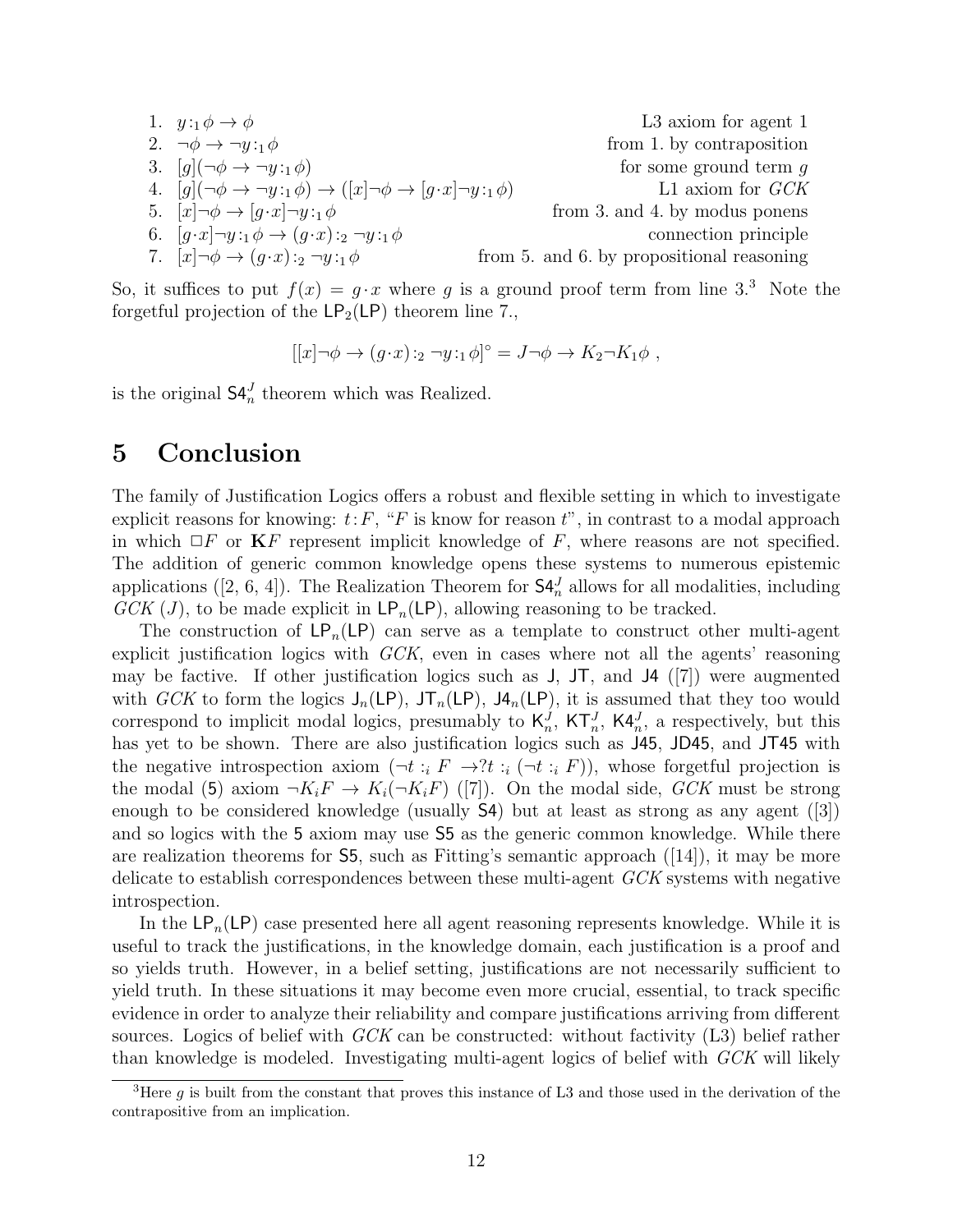also yield a rich source of models in which to analyze several traditional epistemic scenarios and may also offer an entry to considering an explicit version of common belief.

Even within the knowledge content, it may be also be worthwhile investigating other levels of group knowledge in an explicit setting. In [13] a hierarchy of group knowledge is presented, from distributed knowledge at the weakest, to "everybody knows", to finite iterative knowledge I, and finally common knowledge. Understanding these from an explicit, justification logic, standpoint could enrich the field. However, currently we see that generic common knowledge is a useful choice for modeling many epistemic situations and here we have presented what has yet to be shown for conventional common knowledge: that a modal epistemic logic with generic common knowledge can be made fully explicit. This is done through the introduction of the justification logic  $\mathsf{LP}_n(\mathsf{LP})$  with explicit  $GCK$  and the Realization algorithm.

#### References

- [1] Alberucci, L., & J¨ager, G. (2005). About cut elimination for logics of common knowledge. Annals of Pure and Applied Logic, 133(1), 73-99.
- [2] Antonakos, E. (2007). Justified and common knowledge: Limited conservativity. In: Artemov, S., Nerode, A. (eds.) Logical Foundations of Computer Science, International Symposium, LFCS 2007, New York, NY, USA, June 4–7, 2007, Proceedings, LNCS, vol. 4514, 1–11.
- [3] Antonakos, E. (2006). Comparing justified and common knowledge. In 2005 Summer Meeting of the Association for Symbolic Logic, Logic Colloquium '05, Athens, Greece, July 28August 3, 2005, volume 12(2) of Bulletin of Symbolic Logic, pages 323324. Association for Symbolic Logic, June 2006. Abstract.
- [4] Artemov, S. (2012). Multiplicity of Common Knowledge. Prague Workshop on Nonclassical epistemic logics, June 14-15, Abstracts http://logika.flu.cas.cz/redaction.php?action=showRedaction&id−categoryNode=1996
- [5] Artemov, S. (2012). The ontology of justifications in the logical setting. Studia Logica,  $100(1-2)$ , 17-30.
- [6] Artemov, S. (2010). Robust Knowledge and Rationality. Technical Report TR-2010010, CUNY Ph.D. Program in Computer Science.
- [7] Artemov, S. (2008). The logic of justification. The Review of Symbolic Logic, 1(4), 477– 513.
- [8] Artemov, S. (2006). Justified Common Knowledge. Theoretical Computer Science, 357(1– 3), 4–22.
- [9] Artemov, S. (2001). Explicit provability and constructive semantics. Bulletin of Symbolic *Logic*,  $7(1)$ ,  $1-36$ .